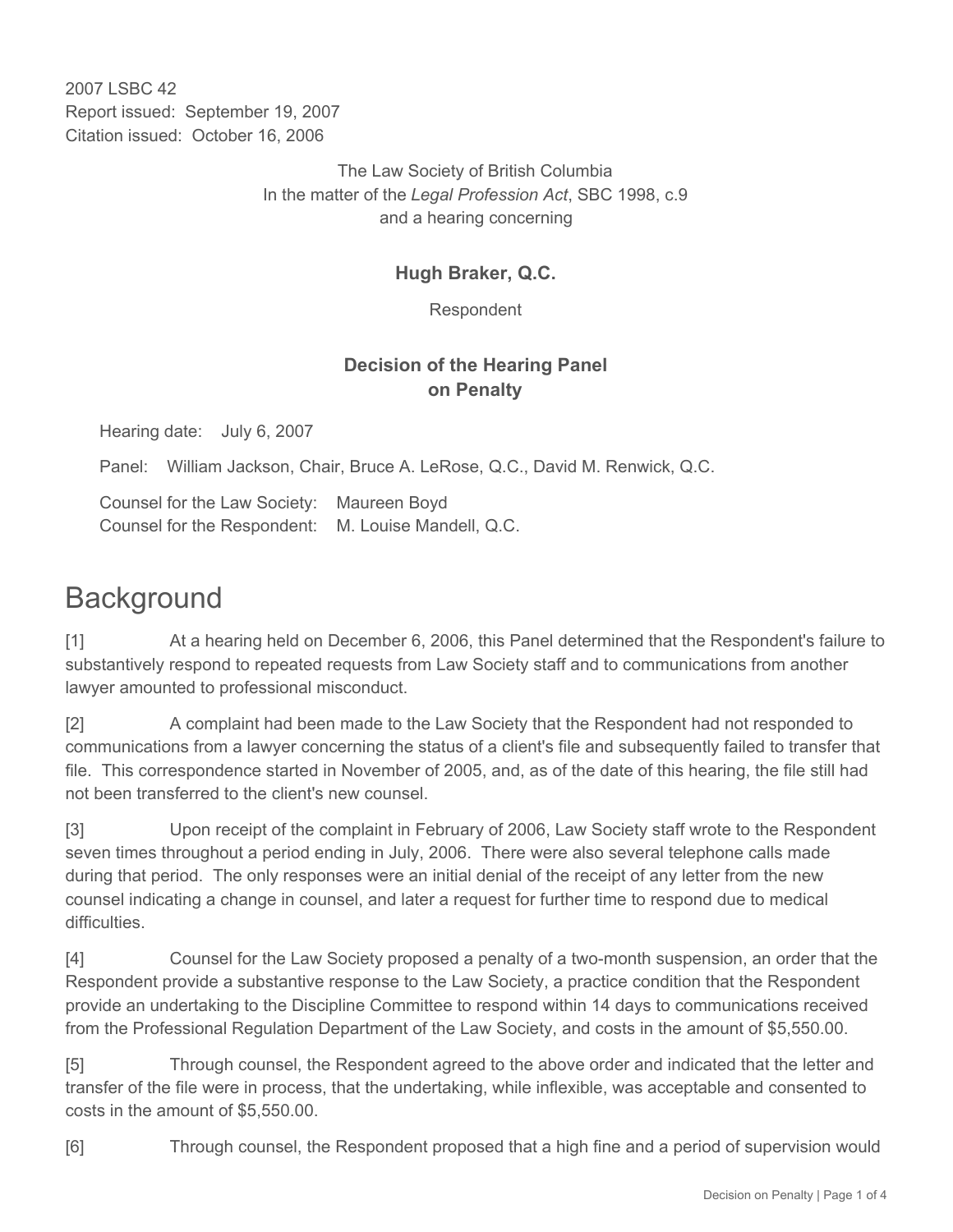have been sufficient.

[7] The Respondent provided two background letters from his physicians concerning his medical condition, his curriculum vitae and eight letters of reference.

[8] Through counsel, the Respondent submitted that:

(a) he has a long history of contributing to the public and to the Law Society;

(b) he has carried on his very active practice and other public service throughout the time since he was first contacted by the Law Society concerning this matter in February 2006;

(c) the admitted misconduct is out of character and suggested that it was symptomatic of depression; and

(d) his situation is improving with regard to finances, health, finding someone to take over a portion of his large caseload and healing the trauma caused by deaths in his family.

#### **Analysis**

[9] It is trite that the purpose of the penalty in professional discipline is not to punish offenders, but rather to protect the public, maintain high professional standards and preserve public confidence in the legal profession. (McKenzie, Lawyers and Ethics: Professional Responsibility and Discipline, loose-leaf ed. (Toronto: Thomson Canada Ltd., 2005) at p. 26-1).

[10] The decision *Law Society of BC v. Ogilvie*, [1999] LSBC 17 sets out a number of non-exhaustive factors to be considered in determining an appropriate penalty.

[11] Concerning the nature and gravity of the offence, a failure to respond to the Law Society is serious. In a Review of the decision in *Law Society of BC v. Dobbin*, [1999] LSBC 27 the majority held:

... The duty to reply to communications from the Law Society is at the heart of the Law Society's regulation of the practice of law, and it is essential to the Law Society's mandate to uphold and protect the interests of its members.

[12] Concerning the age and experience of the Respondent, he was called to the Bar in British Columbia in 1984, and was in active practice for approximately 22 years at the time of this misconduct.

[13] Concerning the previous Professional Conduct Record, the Respondent was subject to a Conduct Review in 2002, concerning a failure to respond to another lawyer. In December, 2005 he was subject to a discipline hearing for failing to respond to the Law Society and was fined. In August 2005, and February 2006, the Respondent was subject to a Conduct Review about a failure to respond to matters regarding litigation in which he was counsel.

[14] The failure to respond that is the basis for one of the counts on this citation occurs within days of the February 2006 Conduct Review. At that time he expressed regret for his conduct and indicated:

He understands that he has caused upset and agrees that his conduct was inappropriate. He understands that this conduct cannot continue in the future and has confirmed to the Subcommittee that this conduct will not reoccur.

[15] Concerning the impact upon the victim, there is no evidence other than the original complaint.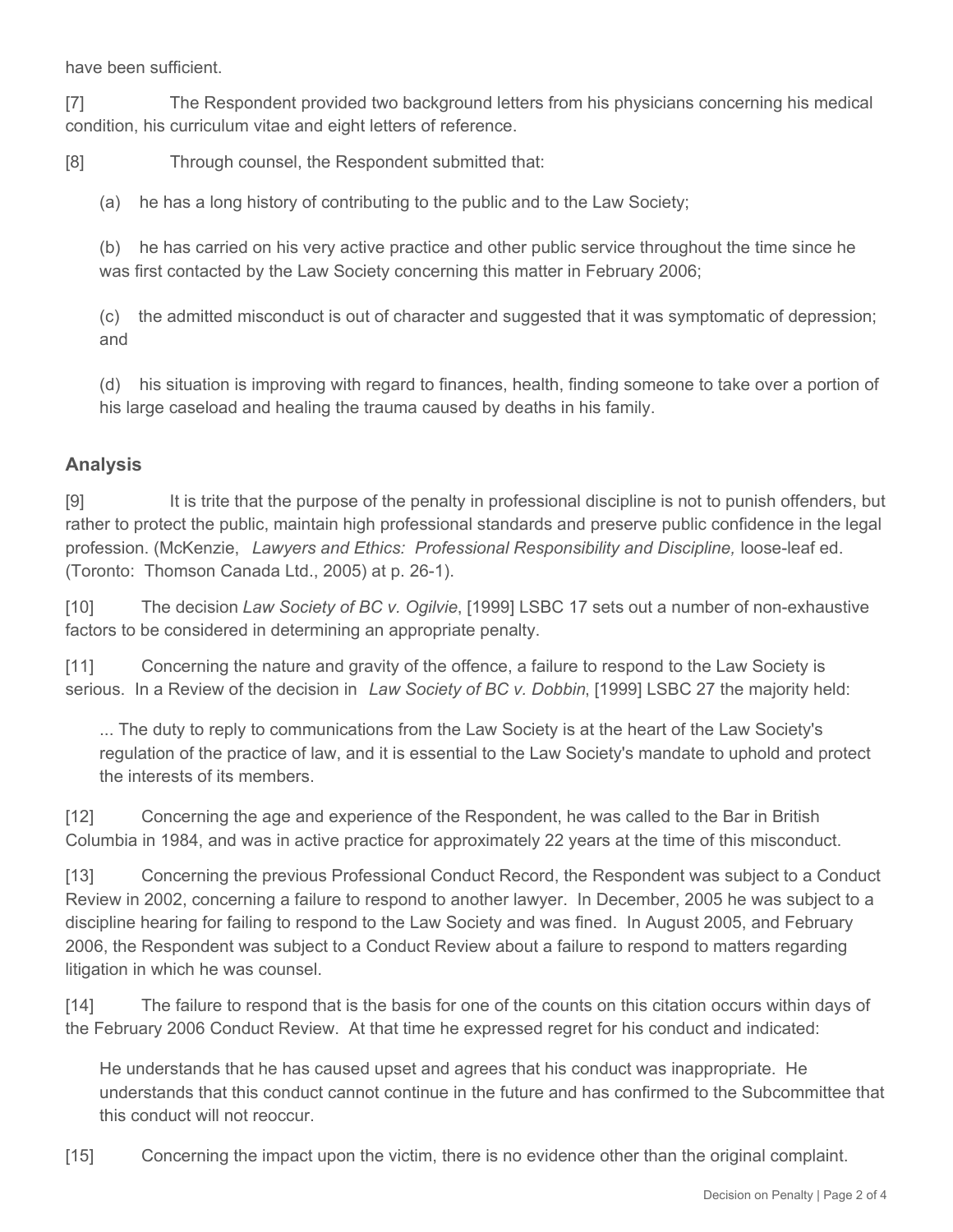[16] Concerning the number of times the conduct occurred, the two counts on the citation are caused by omission rather than commission and cover a period running from November, 2005 to present.

[17] Concerning the acknowledgement of misconduct, the Respondent admitted in a Statement of Agreed Facts at the hearing as to Facts and Verdict that his actions constituted professional misconduct.

[18] Concerning remediation of the Respondent, both previous Conduct Reviews and the previous discipline hearing incorporated remedial aspects, without apparent effect.

[19] Concerning the impact of possible penalties on the Respondent, it is clear that a suspension would have both a strong financial impact and a detrimental effect on his reputation. In *Law Society of BC v. Hordal*, 2004 LSBC 36 the Benchers on Review noted:

... there is significant difference in impact between a fine and a period of suspension. There is no useful purpose served in equating income foregone during a period of suspension with a similar amount in fine quantum.

[20] Concerning specific and general deterrence, in light of the lack of success in earlier interventions, specific deterrence must be considered. Similarly, in light of the Law Society's fundamental need to be able to investigate in order to regulate the profession, general deterrence is an applicable factor.

[21] Concerning the need to ensure the public's confidence in the integrity of the profession, the issues are similar to those of general deterrence.

[22] The range of penalties for failing to respond to the Law Society and failing to respond to a fellow lawyer are broad. It stretches from a reprimand to lengthy suspensions. As with all penalties, the range varies with the facts of each decision.

[23] In *Law Society of BC v. Ashton*, 2004 LSBC 12, the Respondent failed to respond over a six-month period. He was portrayed as suffering from depression throughout the period and had what was described as a " serious and consistent pattern of failure ... in observing his professional duties." He was suspended for three months for a second failure to respond.

[24] In *Law Society of BC v. Banks*, [1991] LSDD #12, the Respondent failed to respond over a four-month period. He had three prior discipline matters of a similar nature and the Benchers on a review of the decision overturned a suspension and ordered costs and various conditions of practice.

[25] In *Law Society of BC v. Hall*, 2004 LSBC 01, the Respondent failed to respond. It was the second citation for such a failure and the penalty was a one-month suspension, an order for a substantive response and an undertaking to respond within 14 days in the future.

## Decision

[26] Applying the facts of this matter to the above factors, this Panel orders that:

1. The Respondent be suspended for one month, commencing November 1, 2007.

2. The Respondent provide a substantive response to Ms. Gill's letter dated February 14, 2006, on or before October 1, 2007.

3. The Respondent provide, within 14 days of the issuance of this determination, a written